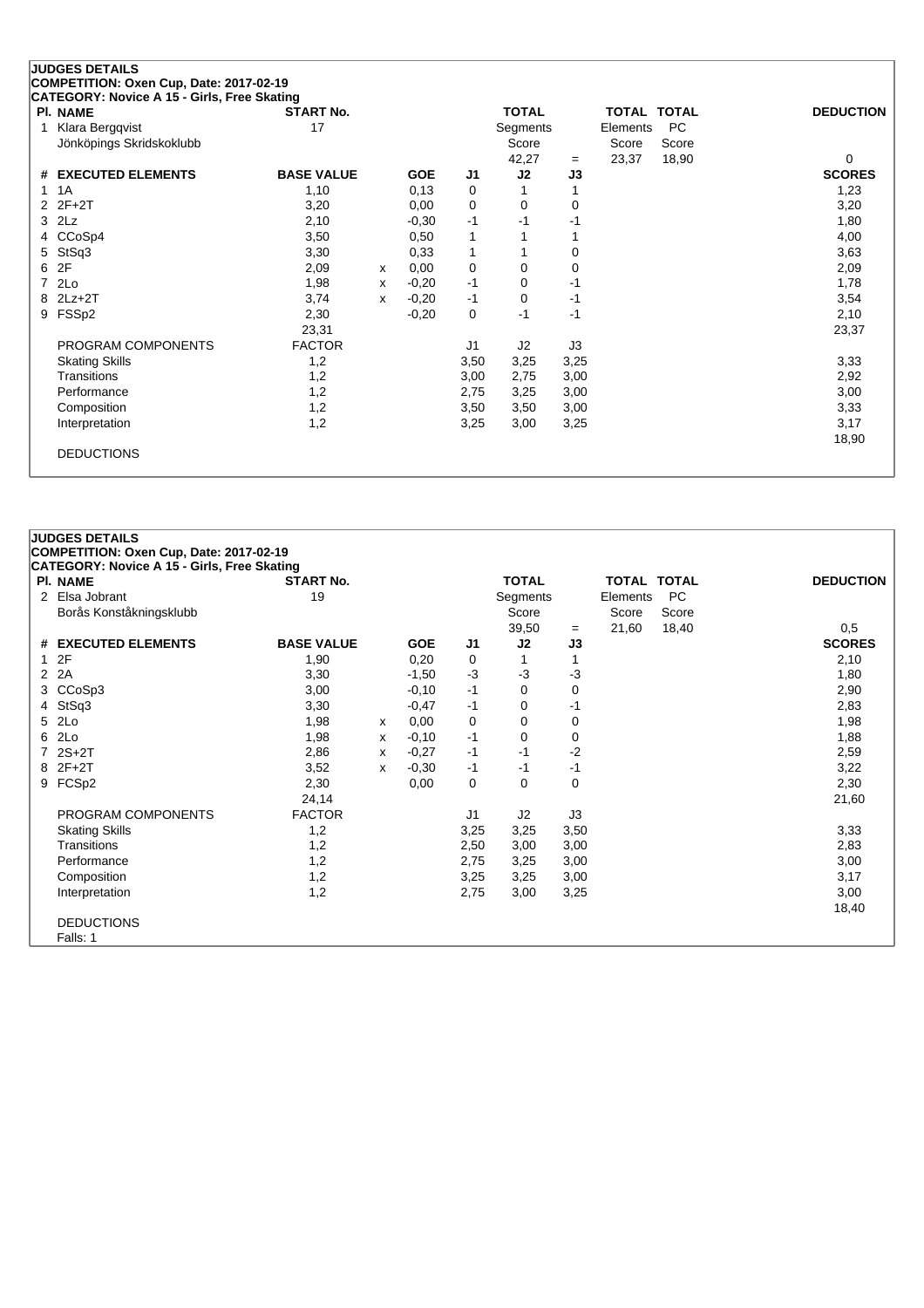|   | <b>JUDGES DETAILS</b>                       |                   |   |            |                |              |      |                    |       |                  |
|---|---------------------------------------------|-------------------|---|------------|----------------|--------------|------|--------------------|-------|------------------|
|   | COMPETITION: Oxen Cup, Date: 2017-02-19     |                   |   |            |                |              |      |                    |       |                  |
|   | CATEGORY: Novice A 15 - Girls, Free Skating |                   |   |            |                |              |      |                    |       |                  |
|   | PI. NAME                                    | <b>START No.</b>  |   |            |                | <b>TOTAL</b> |      | <b>TOTAL TOTAL</b> |       | <b>DEDUCTION</b> |
| 3 | Alma Björk                                  | 18                |   |            |                | Segments     |      | Elements           | PC    |                  |
|   | IFK Västerås Konståkningsklubb              |                   |   |            |                | Score        |      | Score              | Score |                  |
|   |                                             |                   |   |            |                | 38,17        | $=$  | 20,67              | 17,50 | 0                |
| # | <b>EXECUTED ELEMENTS</b>                    | <b>BASE VALUE</b> |   | <b>GOE</b> | J1             | J2           | J3   |                    |       | <b>SCORES</b>    |
|   | $1A+2T$                                     | 2,40              |   | $-0,20$    | $-1$           | $-1$         | -1   |                    |       | 2,20             |
| 2 | $2F+2T$                                     | 3,20              |   | $-0.60$    | $-2$           | $-2$         | $-2$ |                    |       | 2,60             |
| 3 | 2Lz                                         | 2,10              |   | $-0,10$    | 0              | $-1$         | 0    |                    |       | 2,00             |
| 4 | CCoSp2                                      | 2,50              |   | $-0,30$    | $-1$           | $-2$         | 0    |                    |       | 2,20             |
| 5 | 2Lz                                         | 2,10              |   | 0,00       | 0              | 0            | 0    |                    |       | 2,10             |
| 6 | StSq3                                       | 3,30              |   | 0,00       | 0              | $\Omega$     | 0    |                    |       | 3,30             |
|   | 2Lo                                         | 1,98              | x | 0,00       | 0              | 0            | 0    |                    |       | 1,98             |
| 8 | 2F                                          | 2,09              | X | 0,00       | 0              | 0            | 0    |                    |       | 2,09             |
| 9 | FSSp2                                       | 2,30              |   | $-0,10$    | $-1$           | 0            | 0    |                    |       | 2,20             |
|   |                                             | 21,97             |   |            |                |              |      |                    |       | 20,67            |
|   | PROGRAM COMPONENTS                          | <b>FACTOR</b>     |   |            | J <sub>1</sub> | J2           | J3   |                    |       |                  |
|   | <b>Skating Skills</b>                       | 1,2               |   |            | 3,25           | 3,00         | 3,00 |                    |       | 3,08             |
|   | Transitions                                 | 1,2               |   |            | 2,75           | 2,75         | 2,50 |                    |       | 2,67             |
|   | Performance                                 | 1,2               |   |            | 3,00           | 2,75         | 3,00 |                    |       | 2,92             |
|   | Composition                                 | 1,2               |   |            | 3,25           | 3,25         | 2,75 |                    |       | 3,08             |
|   | Interpretation                              | 1,2               |   |            | 3,00           | 2,75         | 2,75 |                    |       | 2,83             |
|   |                                             |                   |   |            |                |              |      |                    |       | 17,50            |
|   | <b>DEDUCTIONS</b>                           |                   |   |            |                |              |      |                    |       |                  |
|   |                                             |                   |   |            |                |              |      |                    |       |                  |

# **JUDGES DETAILS**

|   | <b>PI. NAME</b>              | <b>START No.</b>  |   |            |                | <b>TOTAL</b> |             | <b>TOTAL TOTAL</b> |           | <b>DEDUCTION</b> |
|---|------------------------------|-------------------|---|------------|----------------|--------------|-------------|--------------------|-----------|------------------|
|   | 4 Rebecka Karlsson           | 12                |   |            |                | Segments     |             | Elements           | <b>PC</b> |                  |
|   | Kungsbacka Konståkningsklubb |                   |   |            |                | Score        |             | Score              | Score     |                  |
|   |                              |                   |   |            |                | 37,14        | $=$         | 20,04              | 17,10     | $\Omega$         |
|   | # EXECUTED ELEMENTS          | <b>BASE VALUE</b> |   | <b>GOE</b> | J <sub>1</sub> | J2           | J3          |                    |           | <b>SCORES</b>    |
|   | 12Lz                         | 2,10              |   | $-0,30$    | -1             | -1           | -1          |                    |           | 1,80             |
|   | 2 2 S                        | 1,30              |   | 0,00       | 0              | 0            | 0           |                    |           | 1,30             |
|   | 3 2F+2T                      | 3,20              |   | $-0,20$    | 0              | -1           | -1          |                    |           | 3,00             |
|   | 4 CCoSp3                     | 3,00              |   | $-0,20$    | -1             | -1           | 0           |                    |           | 2,80             |
|   | 5 2Lo                        | 1,98              | x | 0,00       | 0              | 0            | $\mathbf 0$ |                    |           | 1,98             |
|   | $62F+2T$                     | 3,52              | x | $-0,20$    | 0              | -1           | -1          |                    |           | 3,32             |
|   | 7 StSq2                      | 2,60              |   | $-0.50$    | $-1$           | -1           | -1          |                    |           | 2,10             |
| 8 | 1A                           | 1,21              | x | $-0,07$    | 0              | 0            | -1          |                    |           | 1,14             |
|   | 9 FSSp3                      | 2,60              |   | 0,00       | 0              | 0            | 0           |                    |           | 2,60             |
|   |                              | 21,51             |   |            |                |              |             |                    |           | 20,04            |
|   | PROGRAM COMPONENTS           | <b>FACTOR</b>     |   |            | J1             | J2           | J3          |                    |           |                  |
|   | <b>Skating Skills</b>        | 1,2               |   |            | 2,75           | 2,75         | 3,00        |                    |           | 2,83             |
|   | Transitions                  | 1,2               |   |            | 2,25           | 2,75         | 3,25        |                    |           | 2,75             |
|   | Performance                  | 1,2               |   |            | 2,50           | 3,00         | 3,00        |                    |           | 2,83             |
|   | Composition                  | 1,2               |   |            | 2,75           | 3,00         | 3,25        |                    |           | 3,00             |
|   | Interpretation               | 1,2               |   |            | 2,50           | 2,75         | 3,25        |                    |           | 2,83             |
|   |                              |                   |   |            |                |              |             |                    |           | 17,10            |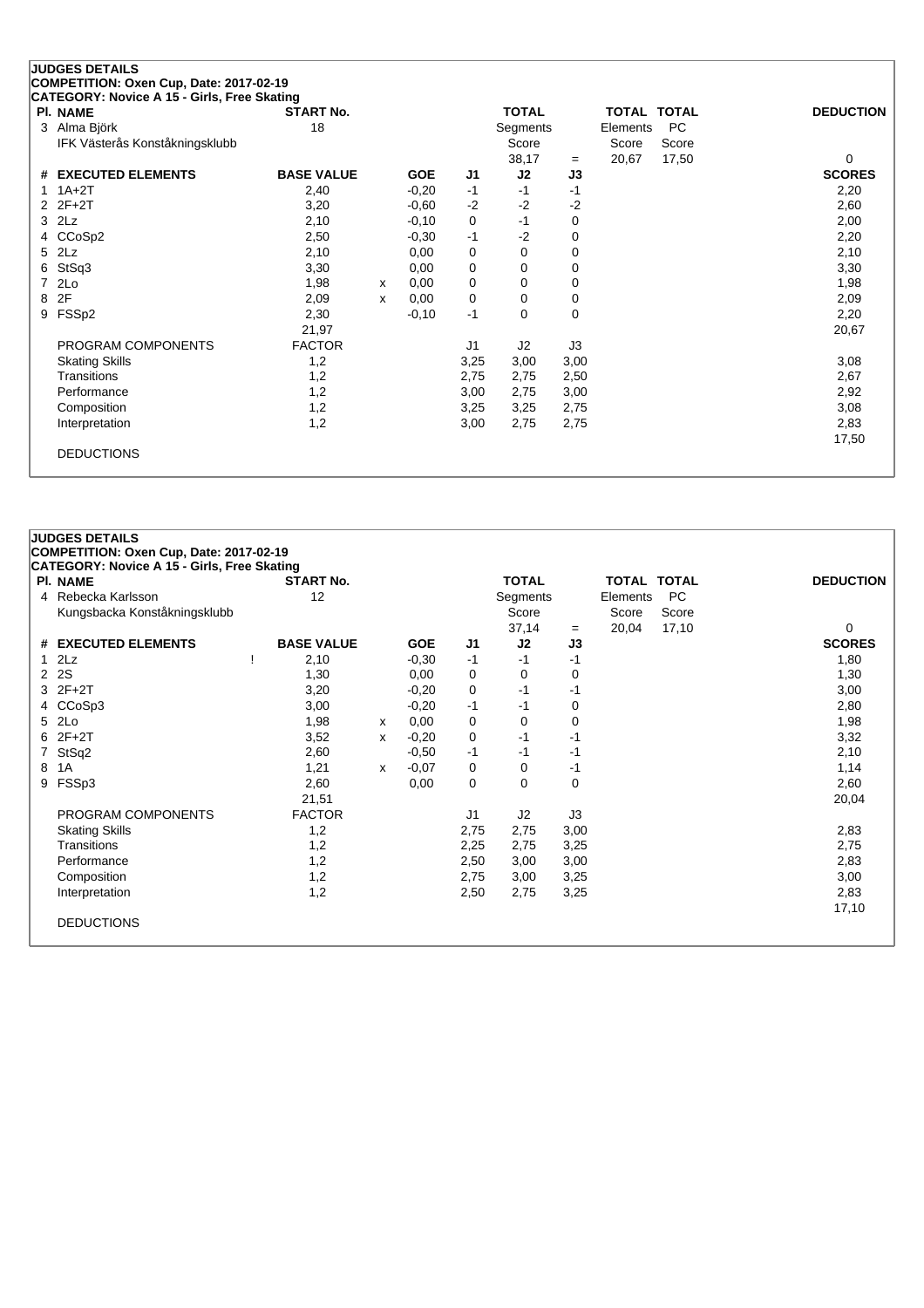|   | <b>JUDGES DETAILS</b>                       |                   |   |            |      |              |      |                    |           |                  |
|---|---------------------------------------------|-------------------|---|------------|------|--------------|------|--------------------|-----------|------------------|
|   | COMPETITION: Oxen Cup, Date: 2017-02-19     |                   |   |            |      |              |      |                    |           |                  |
|   | CATEGORY: Novice A 15 - Girls, Free Skating |                   |   |            |      |              |      |                    |           |                  |
|   | PI. NAME                                    | <b>START No.</b>  |   |            |      | <b>TOTAL</b> |      | <b>TOTAL TOTAL</b> |           | <b>DEDUCTION</b> |
| 5 | Lisa Puukko                                 | 2                 |   |            |      | Segments     |      | Elements           | <b>PC</b> |                  |
|   | IFK Västerås Konståkningsklubb              |                   |   |            |      | Score        |      | Score              | Score     |                  |
|   |                                             |                   |   |            |      | 36,92        | $=$  | 20,52              | 16,40     | 0                |
| # | <b>EXECUTED ELEMENTS</b>                    | <b>BASE VALUE</b> |   | <b>GOE</b> | J1   | J2           | J3   |                    |           | <b>SCORES</b>    |
|   | $2F+2T$                                     | 3,20              |   | 0,00       | 0    | 0            | 0    |                    |           | 3,20             |
| 2 | 2Lz                                         | 2,10              |   | $-0,30$    | $-1$ | -1           | -1   |                    |           | 1,80             |
| 3 | 1A                                          | 1,10              |   | 0,00       | 0    | $\Omega$     | 0    |                    |           | 1,10             |
| 4 | FSSp2                                       | 2,30              |   | $-0,20$    | $-1$ | $-1$         | 0    |                    |           | 2,10             |
| 5 | 2F                                          | 1,90              |   | 0,00       | 0    | $\Omega$     | 0    |                    |           | 1,90             |
| 6 | $2Lz+2T$                                    | 3,74              | x | $-0,30$    | $-1$ | -1           | $-1$ |                    |           | 3,44             |
| 7 | 2Lo                                         | 1,98              | x | $-0,60$    | $-2$ | $-2$         | $-2$ |                    |           | 1,38             |
| 8 | StSq2                                       | 2,60              |   | 0,00       | 0    | 0            | 0    |                    |           | 2,60             |
| 9 | CCoSp3                                      | 3,00              |   | 0,00       | 0    | $\Omega$     | 0    |                    |           | 3,00             |
|   |                                             | 21,92             |   |            |      |              |      |                    |           | 20,52            |
|   | PROGRAM COMPONENTS                          | <b>FACTOR</b>     |   |            | J1   | J2           | J3   |                    |           |                  |
|   | <b>Skating Skills</b>                       | 1,2               |   |            | 2,75 | 3,00         | 2,75 |                    |           | 2,83             |
|   | Transitions                                 | 1,2               |   |            | 2,75 | 3,25         | 2,50 |                    |           | 2,83             |
|   | Performance                                 | 1,2               |   |            | 2,50 | 2,75         | 3,00 |                    |           | 2,75             |
|   | Composition                                 | 1,2               |   |            | 2,75 | 3,25         | 2,50 |                    |           | 2,83             |
|   | Interpretation                              | 1,2               |   |            | 2,25 | 2,50         | 2,50 |                    |           | 2,42             |
|   |                                             |                   |   |            |      |              |      |                    |           | 16,40            |
|   | <b>DEDUCTIONS</b>                           |                   |   |            |      |              |      |                    |           |                  |
|   |                                             |                   |   |            |      |              |      |                    |           |                  |
|   |                                             |                   |   |            |      |              |      |                    |           |                  |

|   | <b>JUDGES DETAILS</b>                       |                   |   |            |      |              |      |             |           |                  |  |  |  |
|---|---------------------------------------------|-------------------|---|------------|------|--------------|------|-------------|-----------|------------------|--|--|--|
|   | COMPETITION: Oxen Cup, Date: 2017-02-19     |                   |   |            |      |              |      |             |           |                  |  |  |  |
|   | CATEGORY: Novice A 15 - Girls, Free Skating |                   |   |            |      |              |      |             |           |                  |  |  |  |
|   | <b>PI. NAME</b>                             | <b>START No.</b>  |   |            |      | <b>TOTAL</b> |      | TOTAL TOTAL |           | <b>DEDUCTION</b> |  |  |  |
|   | 6 Filippa Wesström                          | 13                |   |            |      | Segments     |      | Elements    | <b>PC</b> |                  |  |  |  |
|   | Uppsala Allmänna Konståkningsklubb          |                   |   |            |      | Score        |      | Score       | Score     |                  |  |  |  |
|   |                                             |                   |   |            |      | 36,35        | $=$  | 20,25       | 16,10     | 0                |  |  |  |
|   | # EXECUTED ELEMENTS                         | <b>BASE VALUE</b> |   | <b>GOE</b> | J1   | J2           | J3   |             |           | <b>SCORES</b>    |  |  |  |
|   | 12F                                         | 1,90              |   | 0,00       | 0    | 0            | 0    |             |           | 1,90             |  |  |  |
|   | $2$ $2$ Lz                                  | 2,10              |   | $-0,50$    | $-2$ | $-1$         | $-2$ |             |           | 1,60             |  |  |  |
| 3 | 1A                                          | 1,10              |   | $-0,53$    | $-3$ | $-2$         | $-3$ |             |           | 0,57             |  |  |  |
|   | 4 CCoSp3                                    | 3,00              |   | 0,33       |      |              | 0    |             |           | 3,33             |  |  |  |
|   | 5 StSq3                                     | 3,30              |   | 0,17       | 0    | 1            | 0    |             |           | 3,47             |  |  |  |
|   | 6 2F                                        | 2,09              | x | $-0,30$    | $-1$ | $-1$         | $-1$ |             |           | 1,79             |  |  |  |
|   | 7 $2Lz e+2T$<br>e                           | 3,08              | x | $-0,70$    | $-2$ | $-2$         | $-3$ |             |           | 2,38             |  |  |  |
|   | 8 2Lo+2T                                    | 3,41              | x | $-0,40$    | $-1$ | $-1$         | $-2$ |             |           | 3,01             |  |  |  |
|   | 9 FCSp2                                     | 2,30              |   | $-0,10$    | 0    | 0            | $-1$ |             |           | 2,20             |  |  |  |
|   |                                             | 22,28             |   |            |      |              |      |             |           | 20,25            |  |  |  |
|   | PROGRAM COMPONENTS                          | <b>FACTOR</b>     |   |            | J1   | J2           | J3   |             |           |                  |  |  |  |
|   | <b>Skating Skills</b>                       | 1,2               |   |            | 2,75 | 3,00         | 2,50 |             |           | 2,75             |  |  |  |
|   | Transitions                                 | 1,2               |   |            | 2,50 | 2,75         | 2,25 |             |           | 2,50             |  |  |  |
|   | Performance                                 | 1,2               |   |            | 2,50 | 3,00         | 2,25 |             |           | 2,58             |  |  |  |
|   | Composition                                 | 1,2               |   |            | 3,00 | 3,25         | 2,50 |             |           | 2,92             |  |  |  |
|   | Interpretation                              | 1,2               |   |            | 2,75 | 3,00         | 2,25 |             |           | 2,67             |  |  |  |
|   |                                             |                   |   |            |      |              |      |             |           | 16,10            |  |  |  |
|   | <b>DEDUCTIONS</b>                           |                   |   |            |      |              |      |             |           |                  |  |  |  |
|   |                                             |                   |   |            |      |              |      |             |           |                  |  |  |  |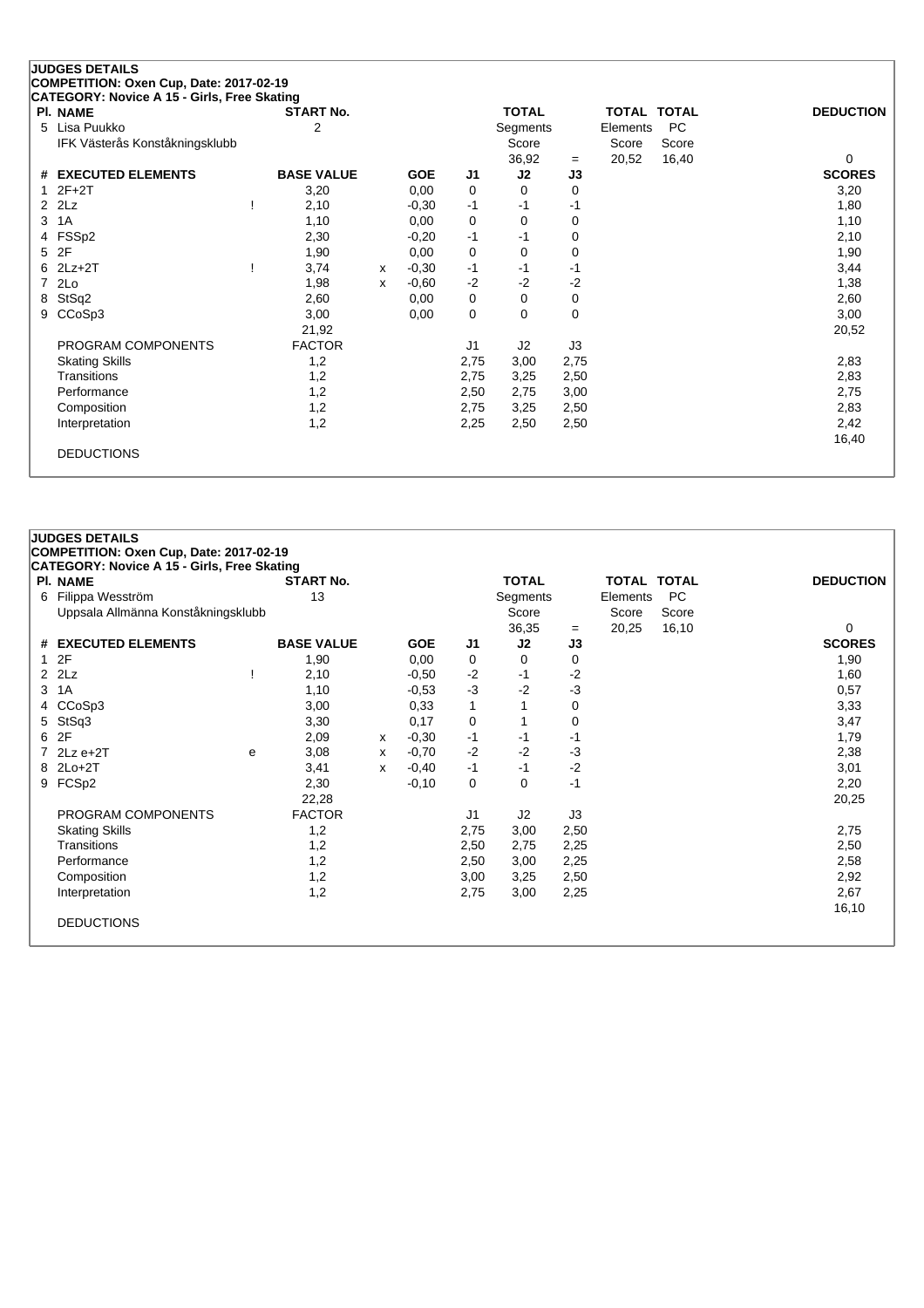|               | <b>JUDGES DETAILS</b><br>COMPETITION: Oxen Cup, Date: 2017-02-19 |   |                   |   |            |                |              |             |             |       |                  |
|---------------|------------------------------------------------------------------|---|-------------------|---|------------|----------------|--------------|-------------|-------------|-------|------------------|
|               | CATEGORY: Novice A 15 - Girls, Free Skating                      |   |                   |   |            |                |              |             |             |       |                  |
|               | PI. NAME                                                         |   | <b>START No.</b>  |   |            |                | <b>TOTAL</b> |             | TOTAL TOTAL |       | <b>DEDUCTION</b> |
| 7             | <b>Emelie Gustafson</b>                                          |   | 10                |   |            |                | Segments     |             | Elements    | PC    |                  |
|               | Uppsala Allmänna Konståkningsklubb                               |   |                   |   |            |                | Score        |             | Score       | Score |                  |
|               |                                                                  |   |                   |   |            |                | 35,60        | $=$         | 19,80       | 15,80 | 0                |
|               | # EXECUTED ELEMENTS                                              |   | <b>BASE VALUE</b> |   | <b>GOE</b> | J1             | J2           | J3          |             |       | <b>SCORES</b>    |
|               | 1A                                                               |   | 1,10              |   | 0,00       | 0              | 0            | 0           |             |       | 1,10             |
| $\mathcal{P}$ | $2Lz e+2T$                                                       | e | 2,80              |   | $-0,70$    | $-2$           | $-2$         | $-3$        |             |       | 2,10             |
| 3             | 2S                                                               |   | 1,30              |   | 0,00       | 0              | $\Omega$     | $\mathbf 0$ |             |       | 1,30             |
| 4             | CCoSp4                                                           |   | 3,50              |   | 0,17       | 0              |              | 0           |             |       | 3,67             |
| 5             | StSq3                                                            |   | 3,30              |   | $-0,23$    | -1             | 0            | 0           |             |       | 3,07             |
| 6             | 2F                                                               |   | 2,09              | X | $-0,60$    | $-2$           | $-2$         | $-2$        |             |       | 1,49             |
|               | $2Lz e+2T$                                                       | e | 3,08              | x | $-0,70$    | $-2$           | $-2$         | $-3$        |             |       | 2,38             |
| 8             | FSSp3                                                            |   | 2,60              |   | 0,00       | 0              | 0            | 0           |             |       | 2,60             |
| 9             | 2F                                                               |   | 2,09              | x | 0,00       | 0              | 0            | $\mathbf 0$ |             |       | 2,09             |
|               |                                                                  |   | 21,86             |   |            |                |              |             |             |       | 19,80            |
|               | PROGRAM COMPONENTS                                               |   | <b>FACTOR</b>     |   |            | J <sub>1</sub> | J2           | J3          |             |       |                  |
|               | <b>Skating Skills</b>                                            |   | 1,2               |   |            | 2,75           | 2,75         | 2,75        |             |       | 2,75             |
|               | Transitions                                                      |   | 1,2               |   |            | 2,00           | 2,75         | 2,50        |             |       | 2,42             |
|               | Performance                                                      |   | 1,2               |   |            | 2,50           | 3,00         | 2,75        |             |       | 2,75             |
|               | Composition                                                      |   | 1,2               |   |            | 2,25           | 3,25         | 2,50        |             |       | 2,67             |
|               | Interpretation                                                   |   | 1,2               |   |            | 2,25           | 3,00         | 2,50        |             |       | 2,58             |
|               |                                                                  |   |                   |   |            |                |              |             |             |       | 15,80            |
|               | <b>DEDUCTIONS</b>                                                |   |                   |   |            |                |              |             |             |       |                  |
|               |                                                                  |   |                   |   |            |                |              |             |             |       |                  |

# **COMPETITION: Oxen Cup, Date: 2017-02-19 CATEGORY: Novice A 15 - Girls, Free Skating**

**JUDGES DETAILS**

|    | PI. NAME                 |         | <b>START No.</b>  |   |            |                | <b>TOTAL</b> |             |          | TOTAL TOTAL | <b>DEDUCTION</b> |
|----|--------------------------|---------|-------------------|---|------------|----------------|--------------|-------------|----------|-------------|------------------|
| 8  | Jennifer Bergström       |         |                   |   |            |                | Segments     |             | Elements | PC          |                  |
|    | Västra Frölunda KK       |         |                   |   |            |                | Score        |             | Score    | Score       |                  |
|    |                          |         |                   |   |            |                | 35,19        | $=$         | 19,79    | 15,40       | 0                |
| #  | <b>EXECUTED ELEMENTS</b> |         | <b>BASE VALUE</b> |   | <b>GOE</b> | J1             | J2           | J3          |          |             | <b>SCORES</b>    |
|    | 2F                       |         | 1,90              |   | 0,00       | 0              | 0            | 0           |          |             | 1,90             |
| 2  | 2Lz                      |         | 2,10              |   | $-0,60$    | $-2$           | $-2$         | $-2$        |          |             | 1,50             |
|    | 3 2F+2T                  |         | 3,20              |   | $-0,30$    | $-1$           | -1           | -1          |          |             | 2,90             |
|    | 4 FSSp3                  |         | 2,60              |   | 0,00       | 0              | 0            | 0           |          |             | 2,60             |
|    | $5$ 2Lz<                 | $\,<\,$ | 1,50              |   | $-0,30$    | -1             | -1           | -1          |          |             | 1,20             |
| 6. | StSq3                    |         | 3,30              |   | 0,00       | 0              | 0            | 0           |          |             | 3,30             |
| 7  | 1A                       |         | 1,21              | X | 0,00       | 0              | $\Omega$     | 0           |          |             | 1,21             |
| 8  | 2Lo                      |         | 1,98              | x | $-0,10$    | 0              | 0            | -1          |          |             | 1,88             |
| 9  | CCoSp4                   |         | 3,50              |   | $-0,20$    | $-1$           | -1           | $\mathbf 0$ |          |             | 3,30             |
|    |                          |         | 21,29             |   |            |                |              |             |          |             | 19,79            |
|    | PROGRAM COMPONENTS       |         | <b>FACTOR</b>     |   |            | J <sub>1</sub> | J2           | J3          |          |             |                  |
|    | <b>Skating Skills</b>    |         | 1,2               |   |            | 2,75           | 2,75         | 3,00        |          |             | 2,83             |
|    | <b>Transitions</b>       |         | 1,2               |   |            | 2,25           | 2,25         | 2,75        |          |             | 2,42             |
|    | Performance              |         | 1,2               |   |            | 2,25           | 2,75         | 2,75        |          |             | 2,58             |
|    | Composition              |         | 1,2               |   |            | 2,50           | 2,50         | 2,75        |          |             | 2,58             |
|    | Interpretation           |         | 1,2               |   |            | 2,00           | 2,25         | 3,00        |          |             | 2,42             |
|    |                          |         |                   |   |            |                |              |             |          |             | 15,40            |
|    | <b>DEDUCTIONS</b>        |         |                   |   |            |                |              |             |          |             |                  |
|    |                          |         |                   |   |            |                |              |             |          |             |                  |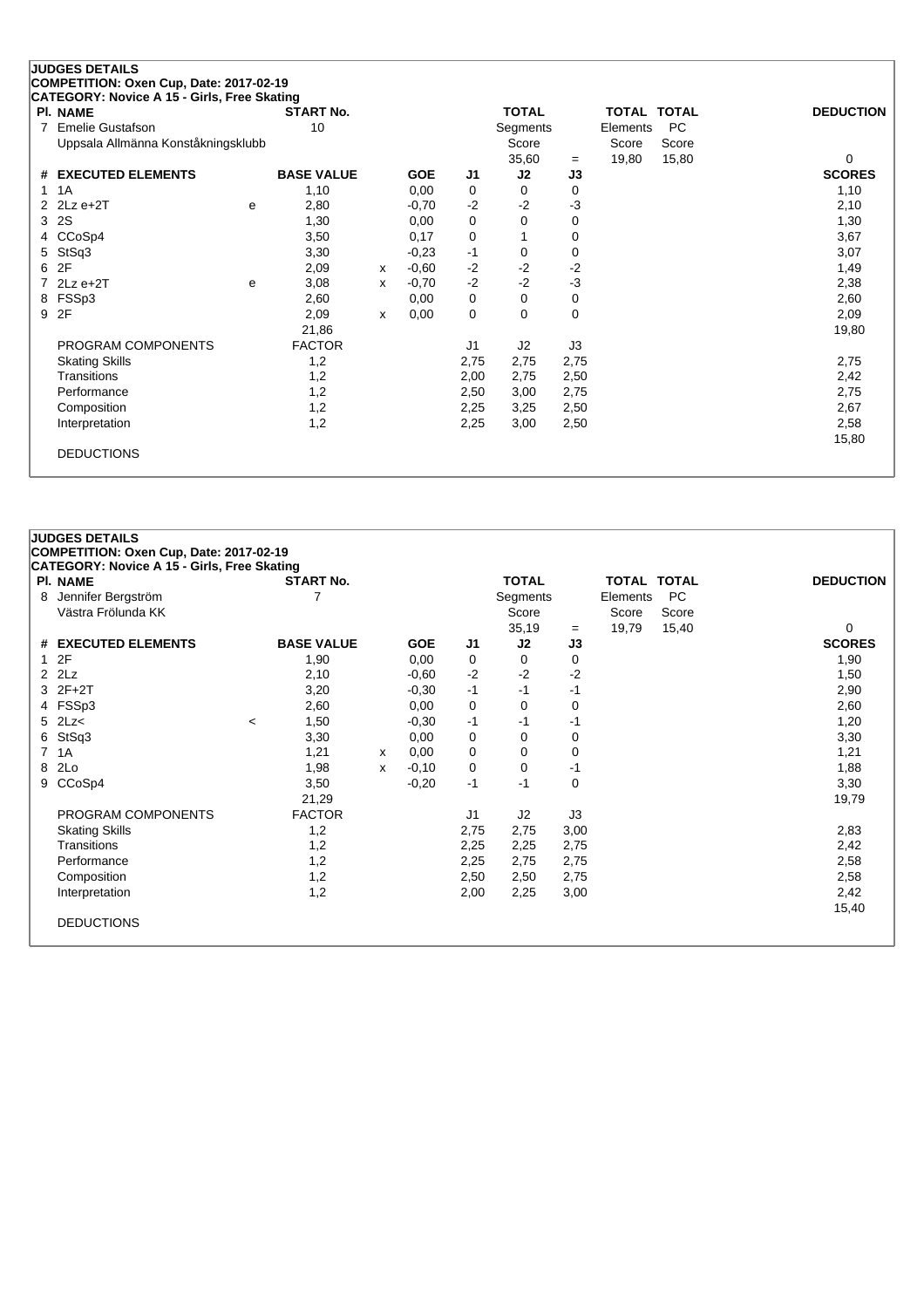# **JUDGES DETAILS COMPETITION: Oxen Cup, Date: 2017-02-19 CATEGORY: Novice A 15 - Girls, Free Skating Pl. NAME START No. TOTAL TOTAL TOTAL DEDUCTION** 9 Filippa Kåberg 1980 Segments Elements PC

| Skövde Konståkningsklubb |         |                   |   |            |                | Score |      | Score | Score |               |
|--------------------------|---------|-------------------|---|------------|----------------|-------|------|-------|-------|---------------|
|                          |         |                   |   |            |                | 35,16 | $=$  | 19,06 | 16,10 | 0             |
| # EXECUTED ELEMENTS      |         | <b>BASE VALUE</b> |   | <b>GOE</b> | J <sub>1</sub> | J2    | J3   |       |       | <b>SCORES</b> |
| 1 1 A                    |         | 1,10              |   | 0,13       | 0              |       |      |       |       | 1,23          |
| $2$ $2Lz$                |         | 2,10              |   | 0,00       | 0              | 0     | 0    |       |       | 2,10          |
| 3 FCSp2+V                | V       | 1,60              |   | 0,00       | 0              | 0     | 0    |       |       | 1,60          |
| 4 2Lo+2T                 |         | 3,10              |   | $-0,30$    | -1             | -1    | -1   |       |       | 2,80          |
| 5 StSq3                  |         | 3,30              |   | $-0,23$    | -1             | 0     | 0    |       |       | 3,07          |
| 6 $2F+2T<$               | $\,<\,$ | 3,08              | x | $-0,30$    | -1             | -1    | -1   |       |       | 2,78          |
| 7 CCoSp2+V               | $\vee$  | 2,00              |   | 0,07       | $-1$           |       | 0    |       |       | 2,07          |
| 8 2S                     |         | 1,43              | x | 0,00       | 0              | 0     | 0    |       |       | 1,43          |
| 9 2Lo                    |         | 1,98              | x | 0,00       | 0              | 0     | 0    |       |       | 1,98          |
|                          |         | 19,69             |   |            |                |       |      |       |       | 19,06         |
| PROGRAM COMPONENTS       |         | <b>FACTOR</b>     |   |            | J <sub>1</sub> | J2    | J3   |       |       |               |
| <b>Skating Skills</b>    |         | 1,2               |   |            | 2,50           | 3,00  | 3,00 |       |       | 2,83          |
| <b>Transitions</b>       |         | 1,2               |   |            | 2,25           | 2,75  | 2,75 |       |       | 2,58          |
| Performance              |         | 1,2               |   |            | 2,25           | 2,75  | 3,25 |       |       | 2,75          |
| Composition              |         | 1,2               |   |            | 2,50           | 3,00  | 3,00 |       |       | 2,83          |
| Interpretation           |         | 1,2               |   |            | 1,75           | 2,50  | 3,00 |       |       | 2,42          |
|                          |         |                   |   |            |                |       |      |       |       | 16,10         |
| <b>DEDUCTIONS</b>        |         |                   |   |            |                |       |      |       |       |               |
|                          |         |                   |   |            |                |       |      |       |       |               |

## **JUDGES DETAILS COMPETITION: Oxen Cup, Date: 2017-02-19 CATEGORY: Novice A 15 - Girls, Free Skating Pl. NAME START No. TOTAL TOTAL TOTAL DEDUCTION** 10 Emma Jacobsen 9 Segments Elements PC Kungsbacka Konståkningsklubb Score Score Score Score Score Score Score Score Score Score Score Score Score Score Score Score Score Score Score Score Score Score Score Score Score Score Score Score Score Score Score Score S  $\begin{array}{ccc} = & 18,99 & 15,80 & & & 0 \\ \end{array}$ <br>
33 SCORES **# EXECUTED ELEMENTS BASE VALUE GOE J1 J2 J3 SCORES** 1 2Lo 1,80 0,00 0 0 0 1,80 2 2F+1A+SEQ 2,40 0,00 0 0 0<br>3 CCoSp1 2,00 -0,20 -1 -1 0 1,80 3 CCoSp1 2,00 -0,20 -1 -1 0 1,80 4 2Lo 1,80 0,00 0 0 0 1,80 5 2S+2T 2,60 0,00 0 0 0 2,60 6 2S 1,43 <sup>x</sup> 0,07 0 0 1 1,50 7 StSq2 2,60 0,00 -1 0 1 2,60 8 2F 2,09 <sup>x</sup> 0,00 0 0 0 2,09 9 FSSp3 2,60 -0,20 -1 -1 0 2,40 19,32 18,99 PROGRAM COMPONENTS FACTOR J1 J2 J3 Skating Skills 1,2 2,25 3,00 3,00 2,75 Transitions 1,2 1,75 2,75 3,00 2,50 Performance 1,2 2,50 2,25 3,50 2,75 Composition 1,2 2,25 2,75 3,00 2,67 Interpretation 1,2 2,00 2,25 3,25 2,50 15,80 DEDUCTIONS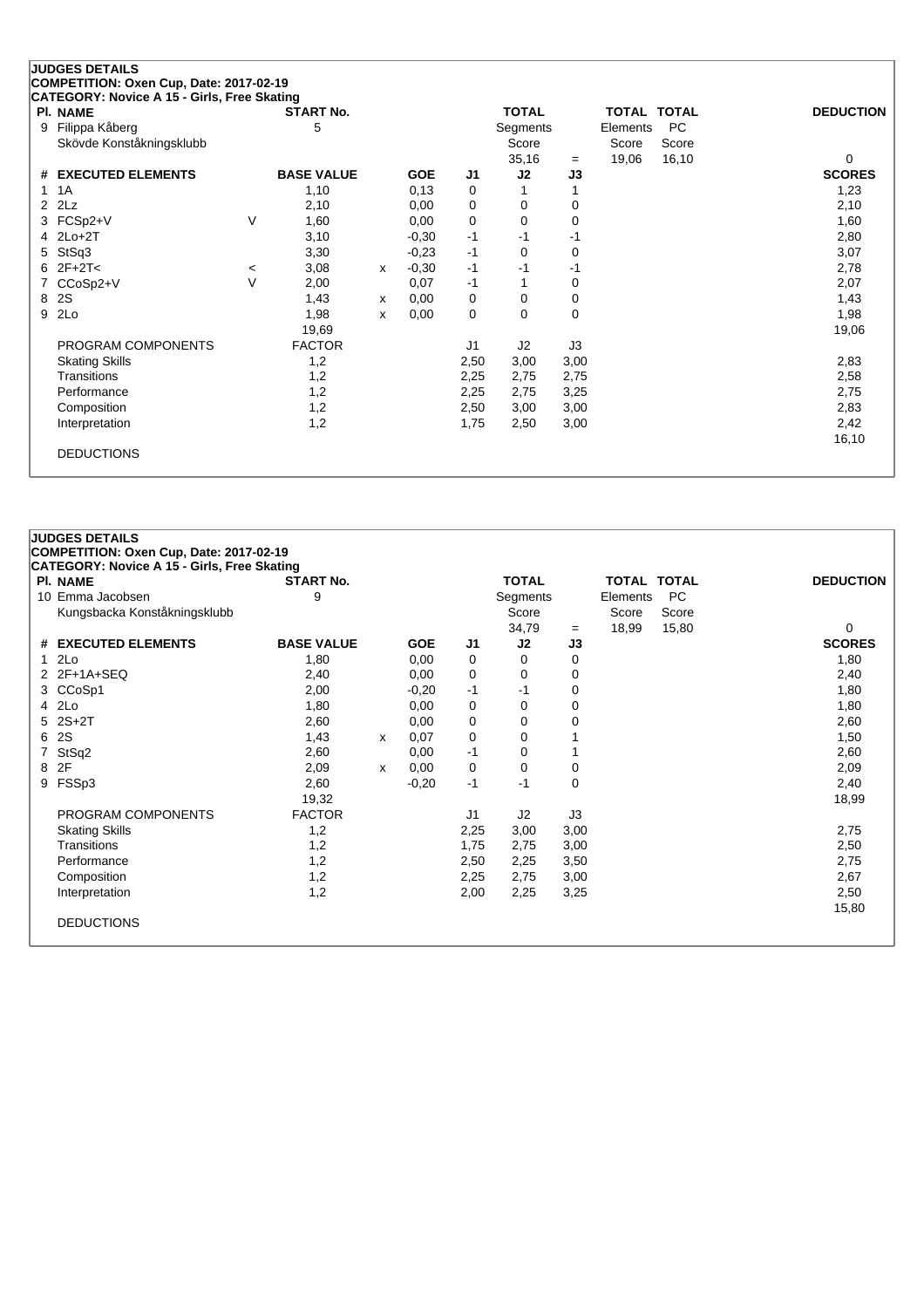#### **JUDGES DETAILS COMPETITION: Oxen Cup, Date: 2017-02-19 CATEGORY: Novice A 15 - Girls, Free Skating**

| 001120011.110106 A 13 - 01113, 1 166 OKatiliy<br>PI. NAME | <b>START No.</b>  |   |            |                | <b>TOTAL</b> |      | <b>TOTAL TOTAL</b> |           | <b>DEDUCTION</b> |
|-----------------------------------------------------------|-------------------|---|------------|----------------|--------------|------|--------------------|-----------|------------------|
| 11 Lovisa Aav                                             | 11                |   |            |                | Segments     |      | Elements           | <b>PC</b> |                  |
| Eskilstuna Idrottsklubb                                   |                   |   |            |                | Score        |      | Score              | Score     |                  |
|                                                           |                   |   |            |                | 34,56        | $=$  | 19,86              | 14,70     | 0                |
| # EXECUTED ELEMENTS                                       | <b>BASE VALUE</b> |   | <b>GOE</b> | J <sub>1</sub> | J2           | J3   |                    |           | <b>SCORES</b>    |
| $1$ $2Lz$                                                 | 2,10              |   | $-0,40$    | $-1$           | $-2$         | -1   |                    |           | 1,70             |
| 2 1A                                                      | 1,10              |   | $-0,07$    | 0              | 0            | -1   |                    |           | 1,03             |
| 3 2Lo                                                     | 1,80              |   | 0,00       | 0              | 0            | 0    |                    |           | 1,80             |
| 4 FCSp1                                                   | 1,90              |   | 0,00       | 0              | 0            | 0    |                    |           | 1,90             |
| $5$ $2T+2T$                                               | 2,60              |   | $-0,13$    | 0              | -1           | -1   |                    |           | 2,47             |
| $62F+2Lo$                                                 | 4,07              | x | $-0,20$    | -1             | -1           | 0    |                    |           | 3,87             |
| 7 2F                                                      | 2,09              | х | 0,00       | 0              | 0            | 0    |                    |           | 2,09             |
| 8 StSq2                                                   | 2,60              |   | $-0.50$    | $-1$           | -1           | -1   |                    |           | 2,10             |
| 9 CCoSp3                                                  | 3,00              |   | $-0,10$    | $-1$           | 0            | 0    |                    |           | 2,90             |
|                                                           | 21,26             |   |            |                |              |      |                    |           | 19,86            |
| PROGRAM COMPONENTS                                        | <b>FACTOR</b>     |   |            | J <sub>1</sub> | J2           | J3   |                    |           |                  |
| <b>Skating Skills</b>                                     | 1,2               |   |            | 2,50           | 2,50         | 2,75 |                    |           | 2,58             |
| Transitions                                               | 1,2               |   |            | 1,75           | 2,25         | 2,50 |                    |           | 2,17             |
| Performance                                               | 1,2               |   |            | 2,25           | 2,50         | 2,50 |                    |           | 2,42             |
| Composition                                               | 1,2               |   |            | 2,50           | 2,75         | 2,50 |                    |           | 2,58             |
| Interpretation                                            | 1,2               |   |            | 2,25           | 2,50         | 2,75 |                    |           | 2,50             |
|                                                           |                   |   |            |                |              |      |                    |           | 14,70            |
| <b>DEDUCTIONS</b>                                         |                   |   |            |                |              |      |                    |           |                  |

| COMPETITION: Oxen Cup, Date: 2017-02-19<br><b>CATEGORY: Novice A 15 - Girls, Free Skating</b><br><b>START No.</b><br><b>TOTAL</b><br><b>PI. NAME</b><br><b>TOTAL TOTAL</b><br>15<br><b>PC</b><br>12 Angelica Hagström<br>Segments<br>Elements<br>Uppsala Allmänna Konståkningsklubb<br>Score<br>Score<br>Score<br>34,34<br>15,90<br>19,44<br>$=$<br><b>BASE VALUE</b><br># EXECUTED ELEMENTS<br><b>GOE</b><br>J2<br>J3<br>J1<br>1 FCSp2<br>2,30<br>0,17<br>0<br>0<br>$\mathbf 1$<br>$2$ $2S+2T$<br>$-3$<br>$-3$<br>$-3$<br>2,60<br>$-0,60$<br>3 2F<br>$-3$<br>$-3$<br>$-3$<br>1,90<br>$-0,90$<br>4 2Lo<br>1,80<br>$-0,10$<br>$-1$<br>0<br>0<br>5 2Lz<br>2,10<br>0,00<br>0<br>0<br>0<br>6 2S<br>1,43<br>0<br>0,00<br>0<br>0<br>x<br>7 StSq2<br>2,60<br>0<br>0,00<br>0<br>0<br>8 1A+2T<br>0<br>2,64<br>0,00<br>0<br>0<br>x<br>9 CCoSp4<br>0<br>3,50<br>0,00<br>0<br>0<br>20,87 |                  |
|------------------------------------------------------------------------------------------------------------------------------------------------------------------------------------------------------------------------------------------------------------------------------------------------------------------------------------------------------------------------------------------------------------------------------------------------------------------------------------------------------------------------------------------------------------------------------------------------------------------------------------------------------------------------------------------------------------------------------------------------------------------------------------------------------------------------------------------------------------------------------|------------------|
|                                                                                                                                                                                                                                                                                                                                                                                                                                                                                                                                                                                                                                                                                                                                                                                                                                                                              |                  |
|                                                                                                                                                                                                                                                                                                                                                                                                                                                                                                                                                                                                                                                                                                                                                                                                                                                                              |                  |
|                                                                                                                                                                                                                                                                                                                                                                                                                                                                                                                                                                                                                                                                                                                                                                                                                                                                              | <b>DEDUCTION</b> |
|                                                                                                                                                                                                                                                                                                                                                                                                                                                                                                                                                                                                                                                                                                                                                                                                                                                                              |                  |
|                                                                                                                                                                                                                                                                                                                                                                                                                                                                                                                                                                                                                                                                                                                                                                                                                                                                              |                  |
|                                                                                                                                                                                                                                                                                                                                                                                                                                                                                                                                                                                                                                                                                                                                                                                                                                                                              |                  |
|                                                                                                                                                                                                                                                                                                                                                                                                                                                                                                                                                                                                                                                                                                                                                                                                                                                                              | <b>SCORES</b>    |
|                                                                                                                                                                                                                                                                                                                                                                                                                                                                                                                                                                                                                                                                                                                                                                                                                                                                              | 2,47             |
|                                                                                                                                                                                                                                                                                                                                                                                                                                                                                                                                                                                                                                                                                                                                                                                                                                                                              | 2,00             |
|                                                                                                                                                                                                                                                                                                                                                                                                                                                                                                                                                                                                                                                                                                                                                                                                                                                                              | 1,00             |
|                                                                                                                                                                                                                                                                                                                                                                                                                                                                                                                                                                                                                                                                                                                                                                                                                                                                              | 1,70             |
|                                                                                                                                                                                                                                                                                                                                                                                                                                                                                                                                                                                                                                                                                                                                                                                                                                                                              | 2,10             |
|                                                                                                                                                                                                                                                                                                                                                                                                                                                                                                                                                                                                                                                                                                                                                                                                                                                                              | 1,43             |
|                                                                                                                                                                                                                                                                                                                                                                                                                                                                                                                                                                                                                                                                                                                                                                                                                                                                              | 2,60             |
|                                                                                                                                                                                                                                                                                                                                                                                                                                                                                                                                                                                                                                                                                                                                                                                                                                                                              | 2,64             |
|                                                                                                                                                                                                                                                                                                                                                                                                                                                                                                                                                                                                                                                                                                                                                                                                                                                                              | 3,50             |
|                                                                                                                                                                                                                                                                                                                                                                                                                                                                                                                                                                                                                                                                                                                                                                                                                                                                              | 19,44            |
| <b>FACTOR</b><br>PROGRAM COMPONENTS<br>J2<br>J3<br>J1                                                                                                                                                                                                                                                                                                                                                                                                                                                                                                                                                                                                                                                                                                                                                                                                                        |                  |
| <b>Skating Skills</b><br>1,2<br>2,75<br>2,50<br>3,00                                                                                                                                                                                                                                                                                                                                                                                                                                                                                                                                                                                                                                                                                                                                                                                                                         | 2,75             |
| Transitions<br>1,2<br>2,00<br>2,50<br>2,75                                                                                                                                                                                                                                                                                                                                                                                                                                                                                                                                                                                                                                                                                                                                                                                                                                   | 2,42             |
| Performance<br>1,2<br>2,50<br>2,75<br>2,75                                                                                                                                                                                                                                                                                                                                                                                                                                                                                                                                                                                                                                                                                                                                                                                                                                   | 2,67             |
| Composition<br>1,2<br>2,50<br>3,00<br>2,75                                                                                                                                                                                                                                                                                                                                                                                                                                                                                                                                                                                                                                                                                                                                                                                                                                   | 2,75             |
| 1,2<br>2,25<br>2,75<br>3,00<br>Interpretation                                                                                                                                                                                                                                                                                                                                                                                                                                                                                                                                                                                                                                                                                                                                                                                                                                | 2,67             |
|                                                                                                                                                                                                                                                                                                                                                                                                                                                                                                                                                                                                                                                                                                                                                                                                                                                                              | 15,90            |
| <b>DEDUCTIONS</b>                                                                                                                                                                                                                                                                                                                                                                                                                                                                                                                                                                                                                                                                                                                                                                                                                                                            |                  |
| Falls: 2                                                                                                                                                                                                                                                                                                                                                                                                                                                                                                                                                                                                                                                                                                                                                                                                                                                                     |                  |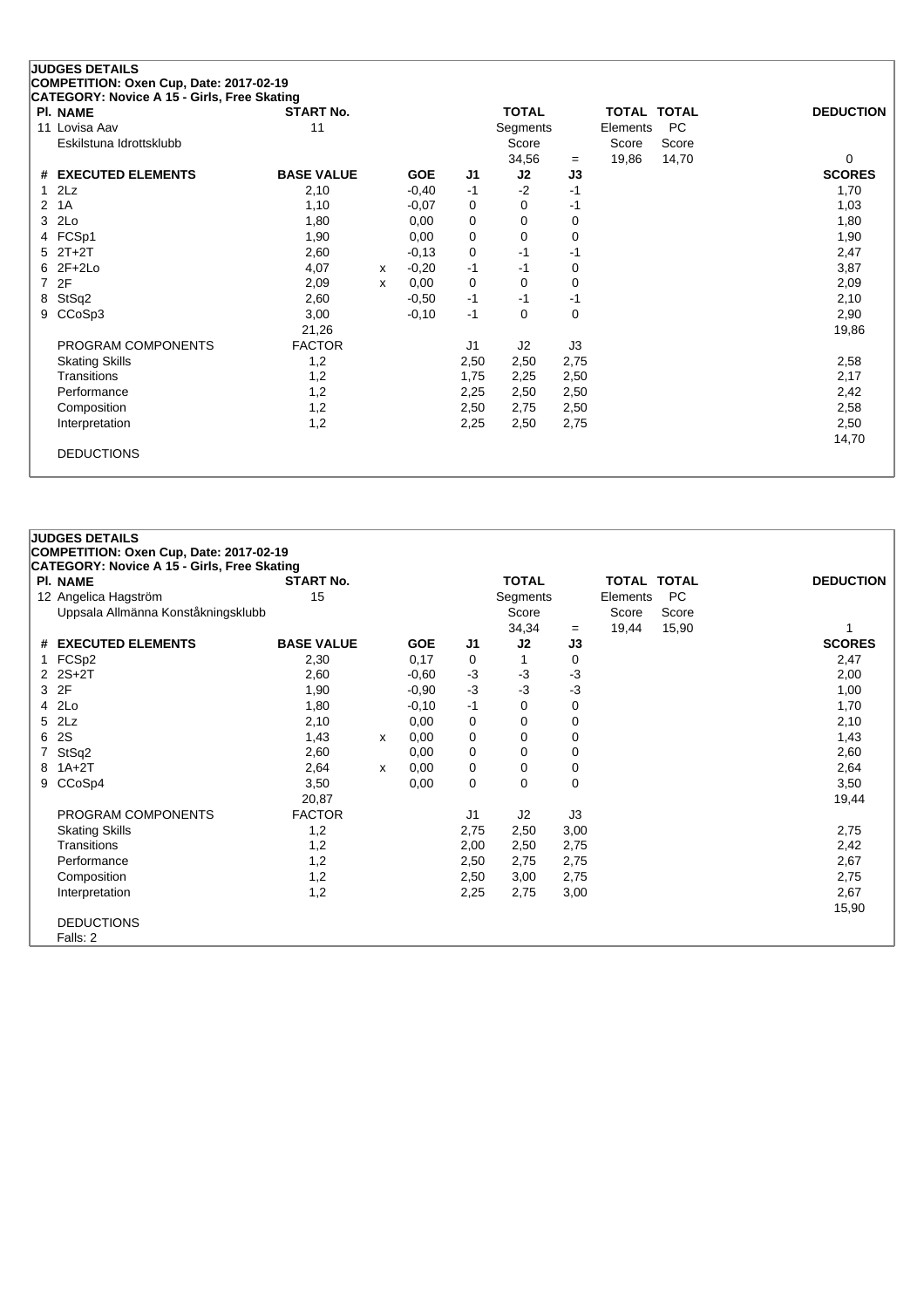|   | <b>JUDGES DETAILS</b>                       |    |                   |   |            |      |                |      |                    |           |                  |
|---|---------------------------------------------|----|-------------------|---|------------|------|----------------|------|--------------------|-----------|------------------|
|   | COMPETITION: Oxen Cup, Date: 2017-02-19     |    |                   |   |            |      |                |      |                    |           |                  |
|   | CATEGORY: Novice A 15 - Girls, Free Skating |    |                   |   |            |      |                |      |                    |           |                  |
|   | <b>PI. NAME</b>                             |    | <b>START No.</b>  |   |            |      | <b>TOTAL</b>   |      | <b>TOTAL TOTAL</b> |           | <b>DEDUCTION</b> |
|   | 13 Tove Karlsson                            |    | 16                |   |            |      | Segments       |      | Elements           | <b>PC</b> |                  |
|   | Eskilstuna Idrottsklubb                     |    |                   |   |            |      | Score          |      | Score              | Score     |                  |
|   |                                             |    |                   |   |            |      | 33,21          | $=$  | 16,51              | 16,70     | 0                |
|   | # EXECUTED ELEMENTS                         |    | <b>BASE VALUE</b> |   | <b>GOE</b> | J1   | J2             | J3   |                    |           | <b>SCORES</b>    |
|   | 2Lz<<                                       | << | 0,60              |   | $-0,30$    | $-3$ | $-3$           | $-3$ |                    |           | 0,30             |
| 2 | 2F                                          |    | 1,90              |   | $-0,30$    | $-1$ | $-1$           | -1   |                    |           | 1,60             |
| 3 | 2S                                          |    | 1,30              |   | 0,07       | 0    |                | 0    |                    |           | 1,37             |
| 4 | FSSp1                                       |    | 2,00              |   | $-0,40$    | $-2$ | $-1$           | -1   |                    |           | 1,60             |
| 5 | 2Lo                                         |    | 1,80              |   | $-0,20$    | $-1$ | 0              | $-1$ |                    |           | 1,60             |
| 6 | StSq3                                       |    | 3,30              |   | 0,17       | 0    |                | 0    |                    |           | 3,47             |
|   | $2F+2T<<$                                   | << | 2,53              | x | $-0,90$    | $-3$ | $-3$           | -3   |                    |           | 1,63             |
| 8 | CCoSp3                                      |    | 3,00              |   | 0,00       | 0    | 0              | 0    |                    |           | 3,00             |
| 9 | 1A+1A+SEQ                                   |    | 1,94              | x | 0,00       | 0    | 0              | 0    |                    |           | 1,94             |
|   |                                             |    | 18,37             |   |            |      |                |      |                    |           | 16,51            |
|   | PROGRAM COMPONENTS                          |    | <b>FACTOR</b>     |   |            | J1   | J <sub>2</sub> | J3   |                    |           |                  |
|   | <b>Skating Skills</b>                       |    | 1,2               |   |            | 3,00 | 3,25           | 2,75 |                    |           | 3,00             |
|   | Transitions                                 |    | 1,2               |   |            | 2,75 | 2,75           | 2,50 |                    |           | 2,67             |
|   | Performance                                 |    | 1,2               |   |            | 2,25 | 3,50           | 2,75 |                    |           | 2,83             |
|   | Composition                                 |    | 1,2               |   |            | 2,50 | 3,25           | 2,50 |                    |           | 2,75             |
|   | Interpretation                              |    | 1,2               |   |            | 2,50 | 3,00           | 2,50 |                    |           | 2,67             |
|   |                                             |    |                   |   |            |      |                |      |                    |           | 16,70            |
|   | <b>DEDUCTIONS</b>                           |    |                   |   |            |      |                |      |                    |           |                  |
|   |                                             |    |                   |   |            |      |                |      |                    |           |                  |

|             | <b>JUDGES DETAILS</b>                                                                         |   |                   |   |            |                          |                          |      |             |           |                  |
|-------------|-----------------------------------------------------------------------------------------------|---|-------------------|---|------------|--------------------------|--------------------------|------|-------------|-----------|------------------|
|             | COMPETITION: Oxen Cup, Date: 2017-02-19<br><b>CATEGORY: Novice A 15 - Girls, Free Skating</b> |   |                   |   |            |                          |                          |      |             |           |                  |
|             | PI. NAME                                                                                      |   | <b>START No.</b>  |   |            |                          | <b>TOTAL</b>             |      | TOTAL TOTAL |           | <b>DEDUCTION</b> |
|             | 14 Ellinor Eklund                                                                             |   | 4                 |   |            |                          | Segments                 |      | Elements    | <b>PC</b> |                  |
|             | Uppsala Skridskoklubb                                                                         |   |                   |   |            |                          | Score                    |      | Score       | Score     |                  |
|             |                                                                                               |   |                   |   |            |                          | 29,08                    | $=$  | 13,68       | 15,40     | 0                |
|             | # EXECUTED ELEMENTS                                                                           |   | <b>BASE VALUE</b> |   | <b>GOE</b> | J1                       | J2                       | J3   |             |           | <b>SCORES</b>    |
|             | $1.2S+1T$                                                                                     |   | 1,70              |   | $-0,07$    | 0                        | 0                        | $-1$ |             |           | 1,63             |
|             | 2 2Lo                                                                                         |   | 1,80              |   | 0,00       | 0                        | 0                        | 0    |             |           | 1,80             |
|             | 3 FSSp2                                                                                       |   | 2,30              |   | $-0,50$    | $-2$                     | $-2$                     | $-1$ |             |           | 1,80             |
|             | 4 2T                                                                                          |   | 1,30              |   | 0,00       | 0                        | 0                        | 0    |             |           | 1,30             |
| 5           | StSq                                                                                          |   | 0,00              |   | 0,00       | $\overline{\phantom{m}}$ | $\overline{\phantom{a}}$ | --   |             |           | 0,00             |
|             | 6 2Lo                                                                                         |   | 1,98              | x | $-0,30$    | $-1$                     | $-1$                     | -1   |             |           | 1,68             |
| $7^{\circ}$ | <b>2S</b>                                                                                     |   | 1,43              | X | $-0,40$    | $-2$                     | $-2$                     | $-2$ |             |           | 1,03             |
| 8           | $1A+1A+SEQ$                                                                                   |   | 1,94              | X | 0,00       | 0                        | 0                        | 0    |             |           | 1,94             |
| 9           | CCoSp3+V                                                                                      | V | 2,50              |   | 0,00       | 0                        | 0                        | 0    |             |           | 2,50             |
|             |                                                                                               |   | 14,95             |   |            |                          |                          |      |             |           | 13,68            |
|             | PROGRAM COMPONENTS                                                                            |   | <b>FACTOR</b>     |   |            | J <sub>1</sub>           | J2                       | J3   |             |           |                  |
|             | <b>Skating Skills</b>                                                                         |   | 1,2               |   |            | 2,75                     | 2,75                     | 2,75 |             |           | 2,75             |
|             | Transitions                                                                                   |   | 1,2               |   |            | 2,25                     | 2,50                     | 2,25 |             |           | 2,33             |
|             | Performance                                                                                   |   | 1,2               |   |            | 2,50                     | 2,50                     | 2,50 |             |           | 2,50             |
|             | Composition                                                                                   |   | 1,2               |   |            | 2,75                     | 3,00                     | 2,50 |             |           | 2,75             |
|             | Interpretation                                                                                |   | 1,2               |   |            | 2,25                     | 2,50                     | 2,75 |             |           | 2,50             |
|             |                                                                                               |   |                   |   |            |                          |                          |      |             |           | 15,40            |
|             | <b>DEDUCTIONS</b>                                                                             |   |                   |   |            |                          |                          |      |             |           |                  |
|             |                                                                                               |   |                   |   |            |                          |                          |      |             |           |                  |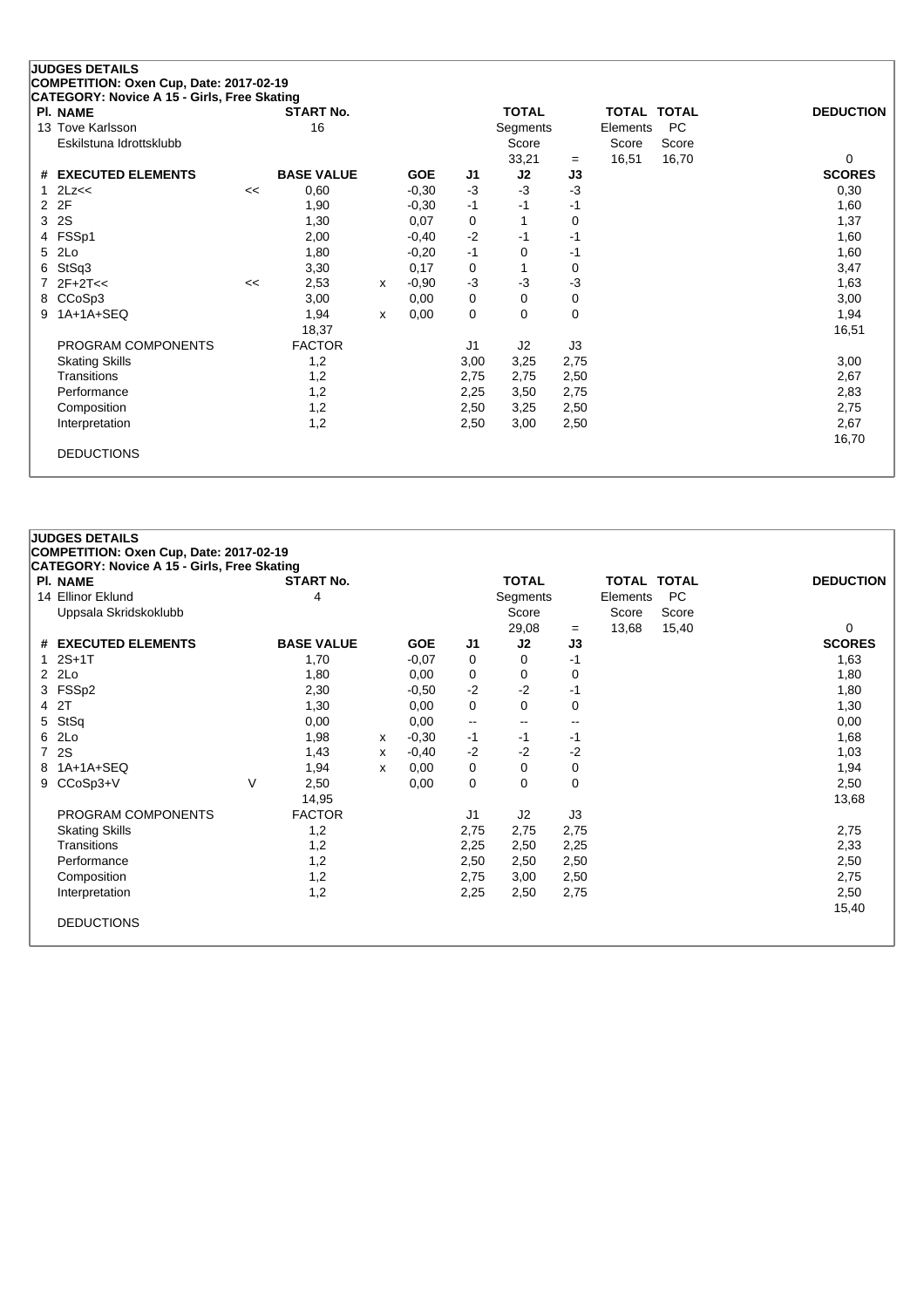|                | <b>JUDGES DETAILS</b>                       |    |                   |   |            |      |              |      |                    |           |                  |
|----------------|---------------------------------------------|----|-------------------|---|------------|------|--------------|------|--------------------|-----------|------------------|
|                | COMPETITION: Oxen Cup, Date: 2017-02-19     |    |                   |   |            |      |              |      |                    |           |                  |
|                | CATEGORY: Novice A 15 - Girls, Free Skating |    |                   |   |            |      |              |      |                    |           |                  |
|                | <b>PI. NAME</b>                             |    | <b>START No.</b>  |   |            |      | <b>TOTAL</b> |      | <b>TOTAL TOTAL</b> |           | <b>DEDUCTION</b> |
|                | 15 Sarah Rosvall                            |    | 14                |   |            |      | Segments     |      | Elements           | <b>PC</b> |                  |
|                | Uppsala Skridskoklubb                       |    |                   |   |            |      | Score        |      | Score              | Score     |                  |
|                |                                             |    |                   |   |            |      | 28,51        | $=$  | 14,41              | 14,60     | 0,5              |
|                | # EXECUTED ELEMENTS                         |    | <b>BASE VALUE</b> |   | <b>GOE</b> | J1   | J2           | J3   |                    |           | <b>SCORES</b>    |
|                | 2A<<                                        | << | 1,10              |   | $-0,60$    | $-3$ | $-3$         | $-3$ |                    |           | 0,50             |
| $\overline{2}$ | 2F                                          |    | 1,90              |   | $-0,90$    | $-3$ | $-3$         | $-3$ |                    |           | 1,00             |
| 3              | FSSp2                                       |    | 2,30              |   | $-0,30$    | 0    | $-2$         | $-1$ |                    |           | 2,00             |
| 4              | 2Lz                                         |    | 2,10              |   | 0,10       | 0    | $\Omega$     |      |                    |           | 2,20             |
| 5.             | $2F+2T$                                     |    | 3,20              |   | $-0,10$    | 0    | $-1$         | 0    |                    |           | 3,10             |
| 6              | CCoSp2                                      |    | 2,50              |   | $-0,60$    | $-2$ | $-2$         | -2   |                    |           | 1,90             |
| 7              | 1Lz                                         |    | 0,66              | x | $-0,07$    | $-1$ | $-1$         | 0    |                    |           | 0,59             |
| 8              | $2Lo+1T$                                    |    | 2,42              | x | $-0,50$    | $-2$ | $-2$         | $-1$ |                    |           | 1,92             |
| 9              | StSqB                                       |    | 1,50              |   | $-0,30$    | $-1$ | $-1$         | $-1$ |                    |           | 1,20             |
|                |                                             |    | 17,68             |   |            |      |              |      |                    |           | 14,41            |
|                | PROGRAM COMPONENTS                          |    | <b>FACTOR</b>     |   |            | J1   | J2           | J3   |                    |           |                  |
|                | <b>Skating Skills</b>                       |    | 1,2               |   |            | 2,50 | 2,75         | 3,00 |                    |           | 2,75             |
|                | Transitions                                 |    | 1,2               |   |            | 1,75 | 2,25         | 2,75 |                    |           | 2,25             |
|                | Performance                                 |    | 1,2               |   |            | 2,00 | 2,25         | 2,50 |                    |           | 2,25             |
|                | Composition                                 |    | 1,2               |   |            | 2,25 | 2,50         | 2,75 |                    |           | 2,50             |
|                | Interpretation                              |    | 1,2               |   |            | 2,00 | 2,50         | 2,75 |                    |           | 2,42             |
|                |                                             |    |                   |   |            |      |              |      |                    |           | 14,60            |
|                | <b>DEDUCTIONS</b>                           |    |                   |   |            |      |              |      |                    |           |                  |
|                | Falls: 1                                    |    |                   |   |            |      |              |      |                    |           |                  |
|                |                                             |    |                   |   |            |      |              |      |                    |           |                  |

| <b>JUDGES DETAILS</b> |                                                                                      |    |                   |   |            |      |              |      |          |       |                  |  |  |
|-----------------------|--------------------------------------------------------------------------------------|----|-------------------|---|------------|------|--------------|------|----------|-------|------------------|--|--|
|                       | COMPETITION: Oxen Cup, Date: 2017-02-19                                              |    |                   |   |            |      |              |      |          |       |                  |  |  |
|                       | <b>CATEGORY: Novice A 15 - Girls, Free Skating</b><br>PI. NAME<br><b>TOTAL TOTAL</b> |    |                   |   |            |      |              |      |          |       |                  |  |  |
|                       |                                                                                      |    | <b>START No.</b>  |   |            |      | <b>TOTAL</b> |      |          |       | <b>DEDUCTION</b> |  |  |
|                       | 16 Soleil Iversen                                                                    |    | 6                 |   |            |      | Segments     |      | Elements | PC    |                  |  |  |
|                       | Borlänge Konståkningsklubb                                                           |    |                   |   |            |      | Score        |      | Score    | Score |                  |  |  |
|                       |                                                                                      |    |                   |   |            |      | 28,47        | $=$  | 15,47    | 13,00 | 0                |  |  |
|                       | # EXECUTED ELEMENTS                                                                  |    | <b>BASE VALUE</b> |   | <b>GOE</b> | J1   | J2           | J3   |          |       | <b>SCORES</b>    |  |  |
| $\mathbf{1}$          | StSq2                                                                                |    | 2,60              |   | $-0,33$    | $-1$ | $-1$         | 0    |          |       | 2,27             |  |  |
| 2                     | CCoSp2                                                                               |    | 2,50              |   | $-0,10$    | -1   | 0            | 0    |          |       | 2,40             |  |  |
|                       | 3 2S                                                                                 |    | 1,43              | x | $-0,07$    | 0    | 0            | -1   |          |       | 1,36             |  |  |
|                       | $4$ 2Lo+2T                                                                           |    | 3,41              | х | $-0,40$    | $-1$ | $-1$         | $-2$ |          |       | 3,01             |  |  |
|                       | 5 2Lz                                                                                |    | 2,31              | х | $-0,50$    | $-2$ | $-2$         | $-1$ |          |       | 1,81             |  |  |
| 6                     | 1A                                                                                   |    | 1,21              | x | 0,00       | 0    | 0            | 0    |          |       | 1,21             |  |  |
| $\overline{7}$        | 2S                                                                                   |    | 1,43              | х | 0,00       | 0    | 0            | 0    |          |       | 1,43             |  |  |
| 8                     | $2Lo+1T<<$                                                                           | << | 1,98              | x | $-0.80$    | $-3$ | $-2$         | -3   |          |       | 1,18             |  |  |
| 9                     | FSSp1+V                                                                              | V  | 1,40              |   | $-0.60$    | $-2$ | $-2$         | $-2$ |          |       | 0,80             |  |  |
|                       |                                                                                      |    | 18,27             |   |            |      |              |      |          |       | 15,47            |  |  |
|                       | PROGRAM COMPONENTS                                                                   |    | <b>FACTOR</b>     |   |            | J1   | J2           | J3   |          |       |                  |  |  |
|                       | <b>Skating Skills</b>                                                                |    | 1,2               |   |            | 2,25 | 2,50         | 2,50 |          |       | 2,42             |  |  |
|                       | Transitions                                                                          |    | 1,2               |   |            | 2,00 | 2,25         | 2,00 |          |       | 2,08             |  |  |
|                       | Performance                                                                          |    | 1,2               |   |            | 2,25 | 2,00         | 2,25 |          |       | 2,17             |  |  |
|                       | Composition                                                                          |    | 1,2               |   |            | 1,75 | 2,25         | 2,25 |          |       | 2,08             |  |  |
|                       | Interpretation                                                                       |    | 1,2               |   |            | 2,00 | 2,00         | 2,25 |          |       | 2,08             |  |  |
|                       |                                                                                      |    |                   |   |            |      |              |      |          |       | 13,00            |  |  |
|                       | <b>DEDUCTIONS</b>                                                                    |    |                   |   |            |      |              |      |          |       |                  |  |  |
|                       |                                                                                      |    |                   |   |            |      |              |      |          |       |                  |  |  |